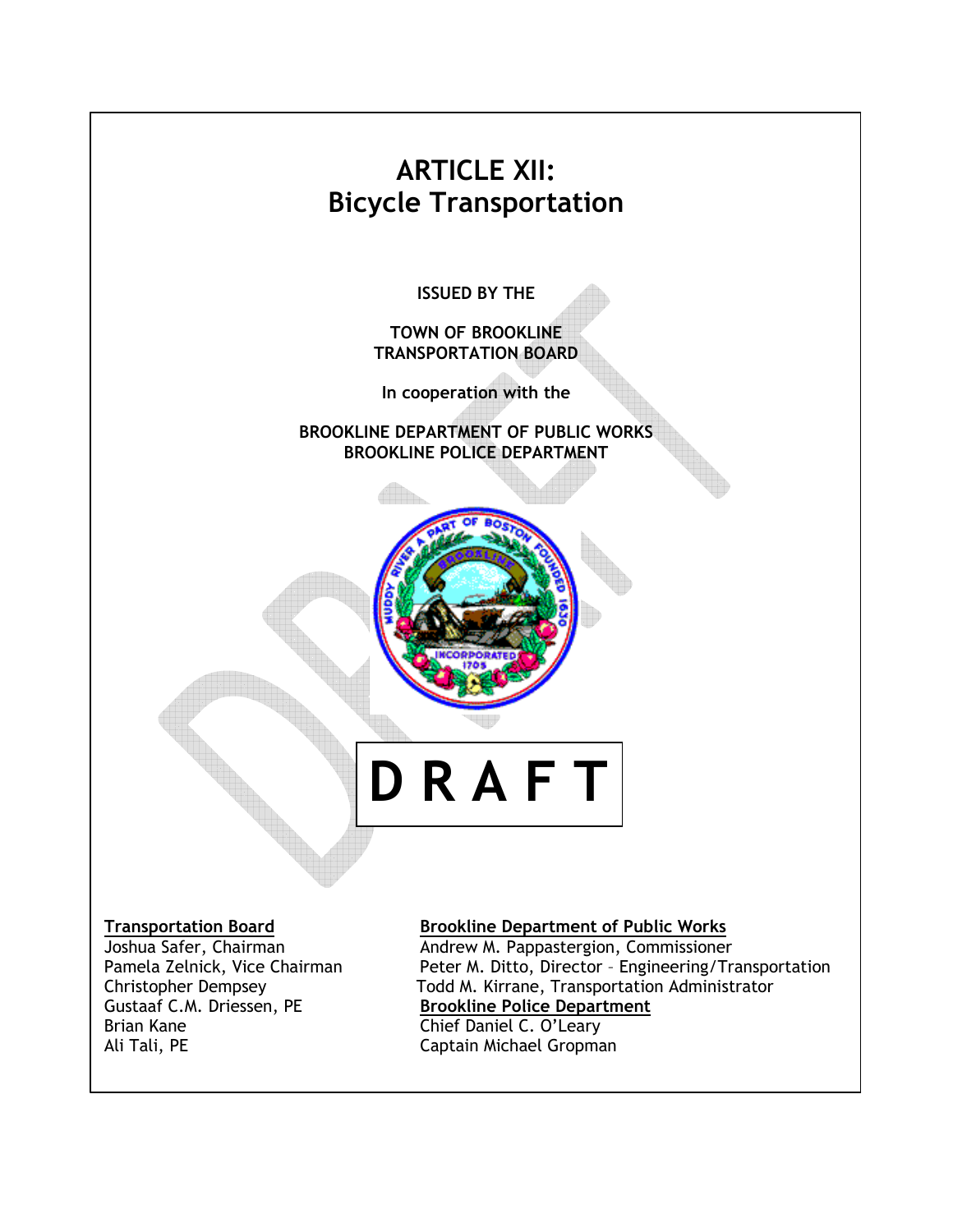# Sec. 1 TRAFFIC LAWS APPLY TO PERSONS RIDING BICYCLES

Every person riding a bicycle upon a roadway shall be granted all of the rights and shall be subject to all of the duties applicable to the driver of a motor vehicle by the laws of this state declaring rules of the road applicable to motor vehicles or by the traffic regulations of this town applicable to the driver of a motor vehicle, except as to special regulations in this article and except as to those provision of laws and regulations which by their nature can have no application.

## Sec. 2 OBEDIENCE TO TRAFFIC CONTROL DEVICES

(a) Any person operating a bicycle shall obey the instructions of official traffic control signals, signs and other control devices applicable to vehicles, unless otherwise directed by a police officer.

(b) Whenever authorized signs are erected indicating that no right or left or U-turn is permitted, no person operating a bicycle shall disobey the direction of any such sign, except where such person dismounts from the bicycle to make any such turn, in which event such person shall then obey the regulations applicable to pedestrians.

#### Sec. 3 REQUIRED EQUIPMENT

(a) Every bicycle operated upon a way shall be equipped with a braking system to enable the operator to bring the bicycle traveling at a speed of fifteen miles per hour to a smooth safe stop within thirty feet on a dry, clean, hard, level surface.

(b) Every bicycle when in use during the period from one-half hour after sunset to one-half hour before sunrise, shall be equipped with a lamp on the front which shall emit a white light visible from a distance of at least 500' to the front. To the rear, either a red lamp or a red reflector visible for not less than 600' when directly in front of lawful lower beams of head lamps on a motor vehicle.

(c) The operator shall not carry any package, bundle or article except in a basket, rack, trailer or other device designated for such purpose. The operator shall keep at least one hand upon the handlebars at all times.

# Sec. 4 OPERATING A BICYCLE

For Law of the Commonwealth, see G.L. c.85, s11B and s11B1/2

### Sec. 5 RIDING ON ROADWAYS

(a) Bicyclists should ride as far to the right as is safe except when preparing to merge into traffic or prepare for a left turn. Bicyclists are NOT required to ride in bicycle lanes but may ride in travel lanes in the interests of safety.

(b) The bicycle operator shall ride no more than two abreast on any way except when passing. The bicycle operator may keep to the right when passing a motor vehicle which is moving in the travel lane or the way. The bicycle operator shall not pass to the right of a bus or minibus stopped at a designated bus stop.

(c) The bicycle operator shall signal by either hand their intention to stop or turn provided, however, that signals need not be made continuously and shall not be made when the use of both hands is necessary for the safe operation of the bicycle.

(d) The bicycle operator shall not permit their bicycle to be drawn by any other moving vehicle.

# Sec. 6 EMERGING FROM ALLEY OR DRIVEWAY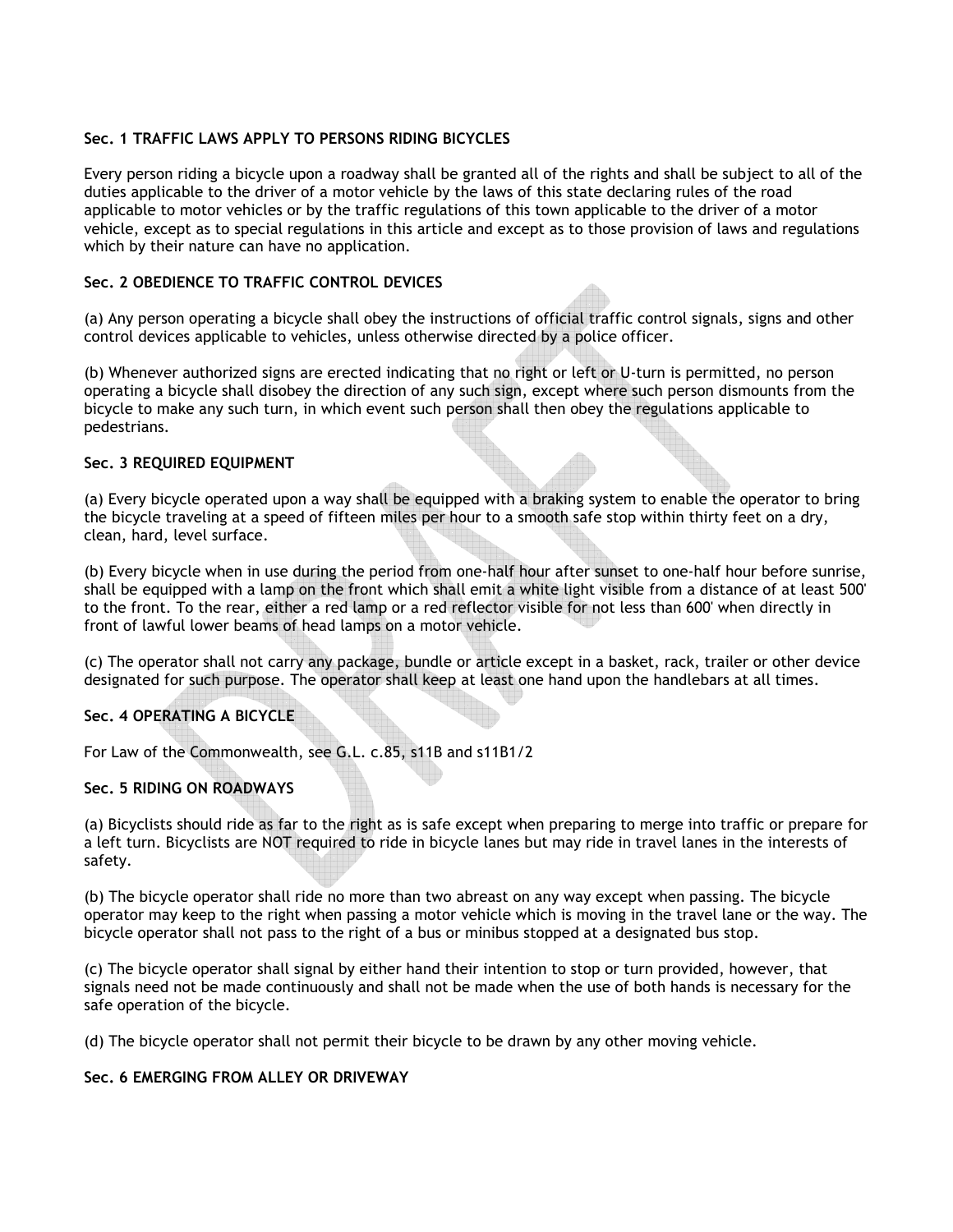The driver of a bicycle emerging from an alley, driveway or building shall upon approaching a sidewalk or the sidewalk area extending across any alleyway, yield the right of way to all pedestrians approaching on said sidewalk or sidewalk area, and upon entering the roadway shall yield the right of way to all vehicles approaching on said roadway.

### Sec. 7 RIDING ON SIDEWALKS

(a) Pedestrians have the right of way on all sidewalks. The operator of a bicycle shall yield to pedestrians in all traffic situations.

(b) The operator of a bicycle shall ride at a speed no greater than an ordinary walking speed when on a sidewalk or when entering or leaving a sidewalk.

(c) The operator of a bicycle shall give an audible warning before passing a pedestrian far enough in advance to allow the pedestrian time to react.

(d) No one shall operate a bicycle on a sidewalk in a manner that endangers or would be likely to endanger any person or property.

(e) The operator of a bicycle shall comply with all Federal, State, and local regulations concerning lighting and helmet use as they apply to roadways when riding on a sidewalk.

(f) No person over the age of 12 shall ride a bicycle on any sidewalk within a business district as defined in Article 1 of these Traffic Rules & Regulations.

## Sec. 8 BICYCLE PARKING ON THE PUBLIC WAY

(a) Bicycles are permitted to park against a building, street sign pole, parking meter unless otherwise restricted by signage, or on a bicycle rack or other facility specifically intended for that purpose.

(b) Under no circumstances shall a bicycle obstruct the pedestrian path of travel or disability access ramps. A parked bicycle must leave at least 36 inches of an obstruction free path of travel.

(c) Bicycles are not permitted to be parked to: fire hydrants, hand railings, benches, trees, trash receptacles.

(d) Bicycles shall not be parked longer than 72 consecutive hours at the same location.

(e) All bicycles parked on the public way shall be removed when an emergency parking ban is declared by the Town of Brookline in accordance with Article II Section 4 of these Traffic Rules & Regulations.

(f) Bicycles in violation of the above regulations shall be tagged and removed immediately if presenting a public safety hazard as noted in section 8 (b), (c),(e) and given a 72-hour notice to remove for violation of section 8 (d). Removed bicycles shall be held by the Town of Brookline Police Department for a minimum of 30 days and their owners shall be subject to a fine equal to "No Parking/Restricted Area" as defined in the Parking Fines Schedule of these Traffic Rules and Regulations.

(g) No motorized vehicles shall be parked on a bicycle rack or other facility specifically designed and intended for bicycle parking. Violators are subject to immediate removal from the Town of Brookline Department of Public Works or Police Department and their owners shall be subject to a fine equal to "No Parking/Restricted Area" as defined in the Parking Fines Schedule of these Traffic Rules and Regulations.

#### Sec. 9 CREATION OF CONTRA-FLOW BICYCLE LANES ON ROADWAYS

(a) A contra-flow lane is a designated facility — either an on-street lane or a raised lane — marked to allow bicyclists to travel against the flow of traffic on a designated one-way street for motorists.